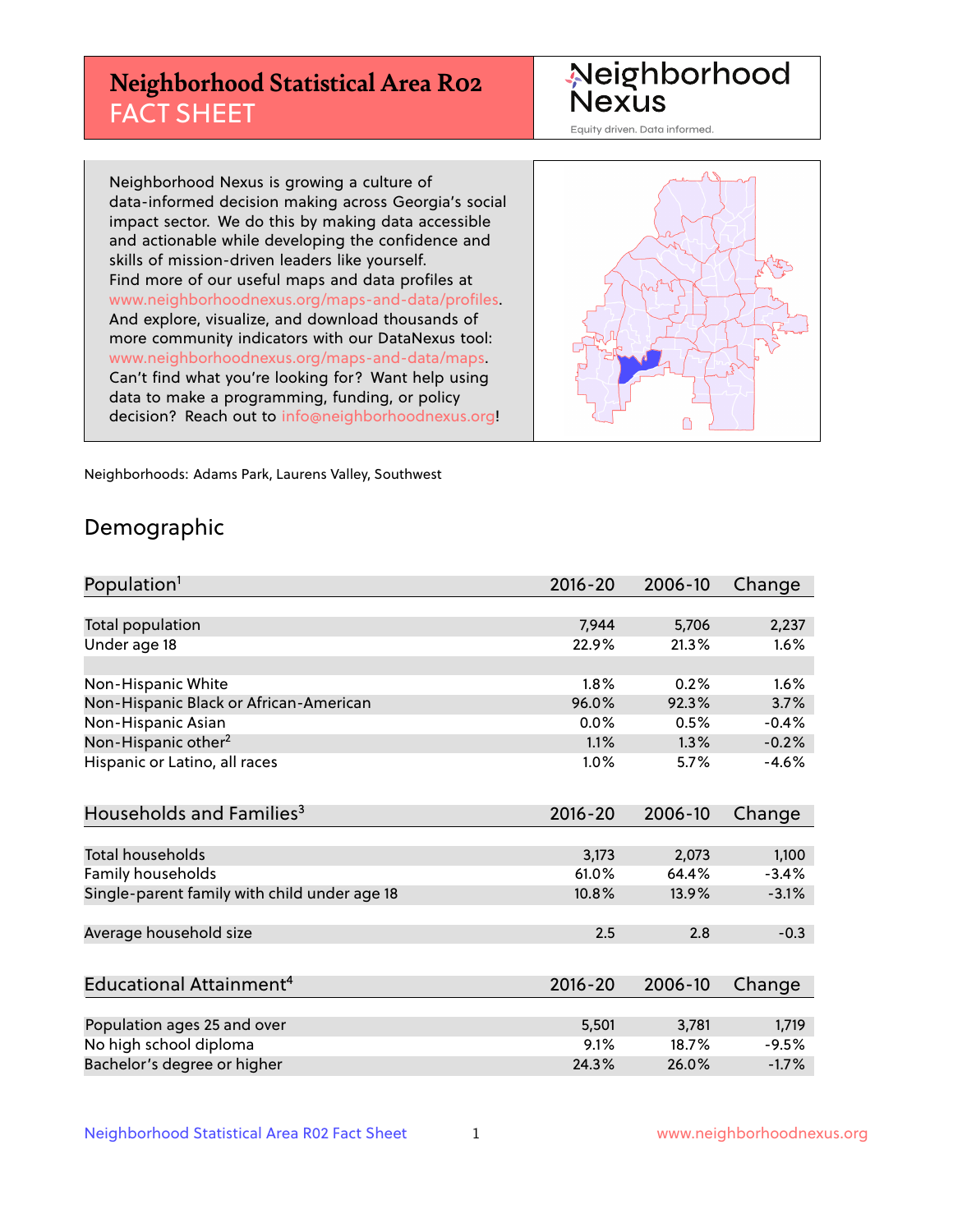# Change Measures, continued...

| Employment <sup>5</sup>                                 | $2016 - 20$ | 2006-10  | Change   |
|---------------------------------------------------------|-------------|----------|----------|
| Total workers residing in Neighborhood Statistical Area | 2,654       | 2,872    | $-218$   |
| Workers with earnings \$1250/month or less              | 23.9%       | 30.7%    | $-6.7%$  |
| Workers with earnings \$1251/month to \$3333/month      | 41.0%       | 47.4%    | $-6.4%$  |
| Workers with earnings greater than \$3333/month         | 35.1%       | 21.9%    | 13.1%    |
|                                                         |             |          |          |
| Total jobs located in Neighborhood Statistical Area     | 620         | 717      | $-97$    |
| Jobs with earnings \$1250/month or less                 | 28.9%       | 40.7%    | $-11.9%$ |
| Jobs with earnings \$1251/month to \$3333/month         | 33.1%       | 35.6%    | $-2.5%$  |
| Jobs with earnings greater than \$3333/month            | 38.1%       | 23.7%    | 14.4%    |
|                                                         |             |          |          |
| Jobs/workers ratio                                      | 0.2         | 0.2      | $-0.0$   |
|                                                         |             |          |          |
| Income and Poverty <sup>6</sup>                         | 2016-20     | 2006-10  | Change   |
|                                                         |             |          |          |
| Median household income                                 | \$46,207    | \$40,927 | \$5,280  |
|                                                         |             |          |          |
|                                                         | 7,941       | 5,706    | 2,235    |
| Population for whom poverty status is determined        | 20.7%       | 22.7%    | $-2.0%$  |
| Population below poverty                                |             |          |          |
| Housing <sup>7</sup>                                    | $2016 - 20$ | 2006-10  | Change   |
|                                                         |             |          |          |
| Total housing units                                     | 3,667       | 2,986    | 681      |
| Occupied housing units                                  | 86.5%       | 69.4%    | 17.1%    |
| Vacant housing units                                    | 13.5%       | 30.6%    | $-17.1%$ |
|                                                         |             |          |          |
| Occupied housing units                                  | 3,173       | 2,073    | 1,100    |
| Owner occupied housing units                            | 53.0%       | 60.4%    | $-7.4%$  |
| Renter occupied housing units                           | 47.0%       | 39.6%    | 7.4%     |
|                                                         |             |          |          |
| Access to a Vehicle <sup>8</sup>                        | $2016 - 20$ | 2006-10  | Change   |
|                                                         |             |          |          |
| Occupied housing units                                  | 3,173       | 2,073    | 1,100    |
| No vehicle available                                    | 19.5%       | 16.9%    | 2.6%     |
|                                                         |             |          |          |
| Crime Rates, per 10,000 Population <sup>9</sup>         | 2017-21     | 2012-16  | Change   |
|                                                         |             |          |          |
| All Part I crimes                                       | 362.1       |          | $-301.4$ |
| Violent crime                                           |             | 663.5    |          |
| Murder                                                  | 81.8        | 117.6    | $-35.7$  |
|                                                         | 3.3         | 3.5      | $-0.2$   |
| Robbery                                                 | 23.9        | 56.5     | $-32.6$  |
| Aggravated assault                                      | 54.6        | 57.6     | $-2.9$   |
| Property crime                                          | 280.2       | 545.9    | $-265.7$ |
| <b>Burglary</b>                                         | 64.5        | 191.9    | $-127.4$ |
| Larceny                                                 | 146.0       | 231.9    | $-85.9$  |
| Vehicle theft                                           | 69.7        | 122.2    | $-52.4$  |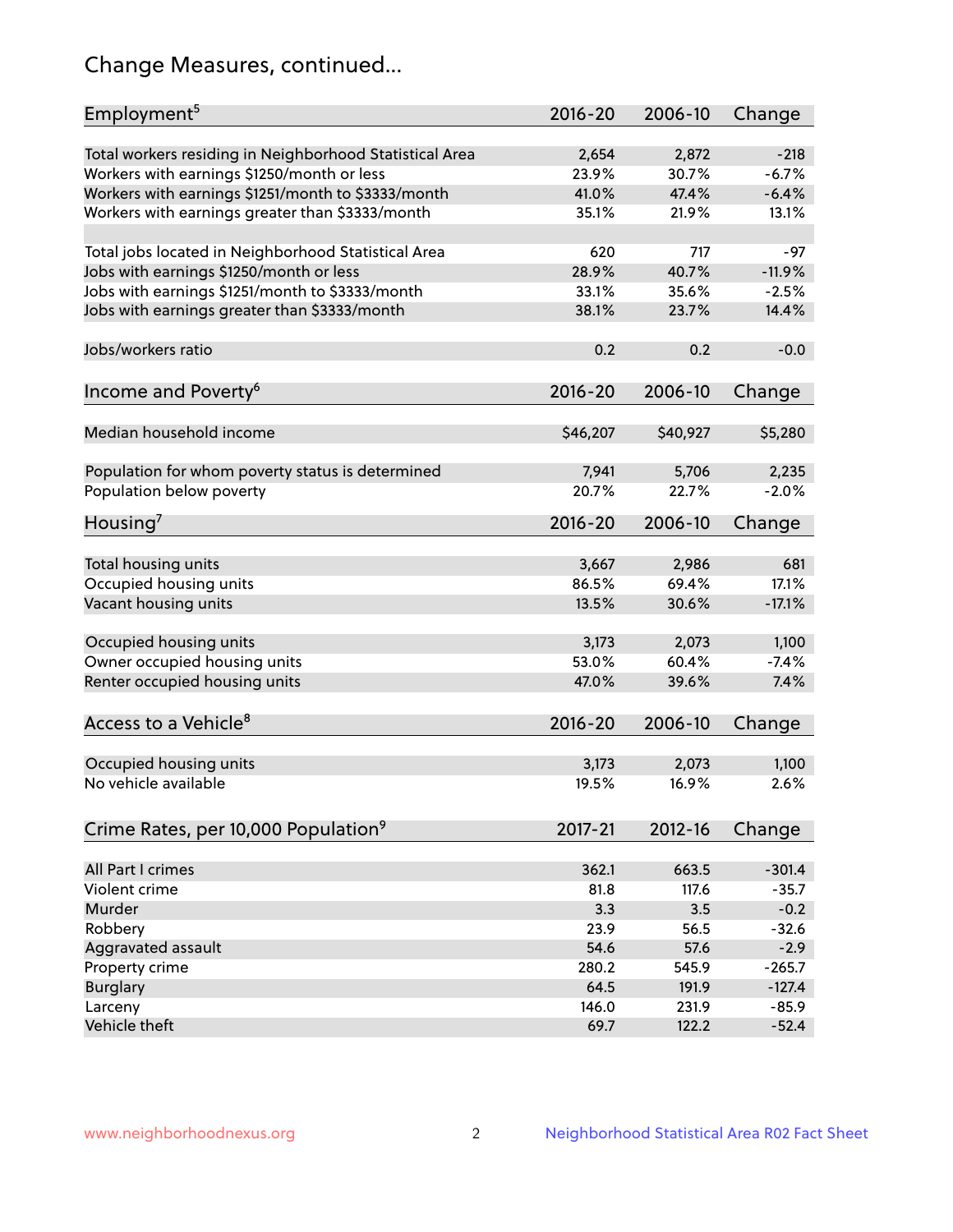# Current Data: Demographic

| Sex and Age, 2016-20 <sup>10</sup>                    | Estimate        | Margin of Error |
|-------------------------------------------------------|-----------------|-----------------|
| Total population                                      | 7,944           | ±1,455          |
| Male                                                  | 52.2%           | $\pm$ 7.4%      |
| Female                                                | 47.8%           | $\pm$ 3.7%      |
| Under 5 years                                         | 5.2%            | $\pm 3.6\%$     |
| 5 to 9 years                                          | 6.6%            | $\pm 2.8\%$     |
| 10 to 14 years                                        | 6.3%            | $\pm 3.0\%$     |
| 15 to 19 years                                        | 6.5%            | $\pm 2.5\%$     |
| 20 to 24 years                                        | 6.2%            | $\pm 3.0\%$     |
| 25 to 34 years                                        | 17.8%           | $\pm$ 5.5%      |
| 35 to 44 years                                        | 12.8%           | $\pm$ 3.7%      |
| 45 to 54 years                                        | 13.9%           | $\pm 2.9\%$     |
| 55 to 59 years                                        | 6.5%            | $\pm 2.1\%$     |
| 60 to 64 years                                        | 5.7%            | $\pm 2.3\%$     |
| 65 to 74 years                                        | 8.1%            | $\pm1.8\%$      |
| 75 to 84 years                                        | 3.5%            | $\pm 1.1\%$     |
| 85 years and over                                     | 1.1%            | $\pm$ 0.7%      |
| Median age (years)                                    | 36.3            | ±1.5            |
| Race and Ethnicity, 2016-20 <sup>11</sup>             | <b>Estimate</b> | Margin of Error |
| Total population                                      | 7,944           | ±1,455          |
| Hispanic or Latino (of any race)                      | 1.0%            | $\pm 1.2\%$     |
| Not Hispanic or Latino                                | 99.0%           | $\pm 2.4\%$     |
| White alone                                           | 1.8%            | $\pm$ 0.9%      |
| Black or African American alone                       | 96.0%           | ±4.8%           |
| American Indian and Alaska Native alone               | 0.0%            | $\pm$ 0.3%      |
| Asian alone                                           | 0.0%            | $\pm$ 0.3%      |
| Native Hawaiian and other Pacific Islander alone      | 0.0%            | $\pm$ 0.3%      |
| Some other race alone                                 | 0.5%            | $\pm 1.7\%$     |
| Two or more races                                     | 0.6%            | $\pm$ 0.6%      |
| U.S. Citizenship Status, 2016-20 <sup>12</sup>        | Estimate        | Margin of Error |
| Foreign-born population                               | 189             | $\pm$ 126       |
| Naturalized U.S. citizen                              | 62.9%           | $\pm$ 18.7%     |
| Not a U.S. citizen                                    | 37.1%           | ±35.2%          |
| Citizen, Voting Age Population, 2016-20 <sup>13</sup> | Estimate        | Margin of Error |
| Citizen, 18 and over population                       | 6,051           | $\pm$ 934       |
| Male                                                  | 49.5%           | ±10.2%          |
| Female                                                | 50.5%           | $\pm$ 3.9%      |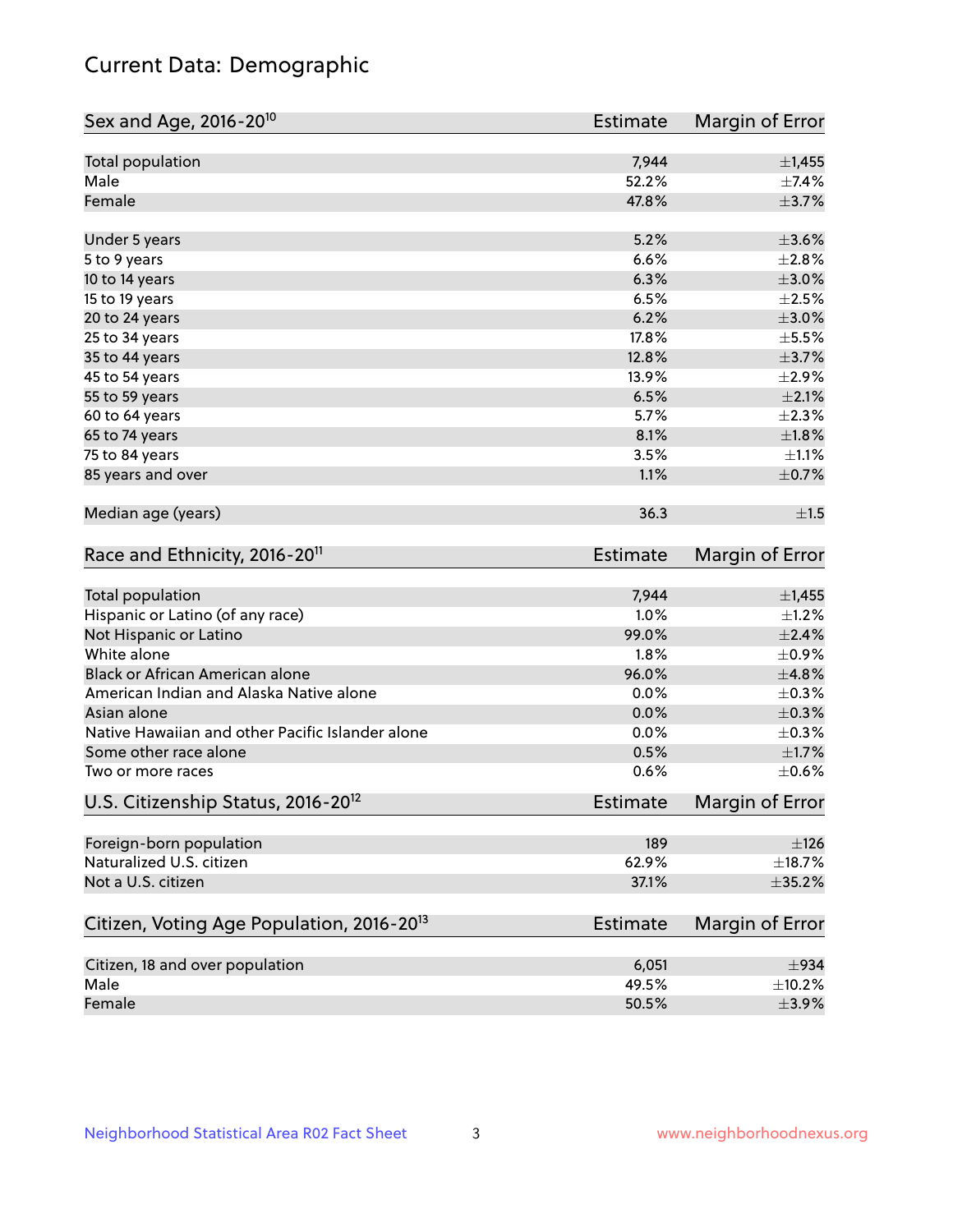# Current Data: Economic

| Income, 2016-20 <sup>14</sup>                                     | Estimate      | Margin of Error |
|-------------------------------------------------------------------|---------------|-----------------|
|                                                                   |               |                 |
| All households                                                    | 3,173         | $\pm$ 556       |
| Less than \$10,000                                                | 9.4%          | $\pm$ 6.3%      |
| \$10,000 to \$14,999                                              | 4.5%          | $\pm 2.5\%$     |
| \$15,000 to \$24,999                                              | 13.1%         | $\pm$ 5.1%      |
| \$25,000 to \$34,999                                              | 11.5%         | ±4.8%           |
| \$35,000 to \$49,999                                              | 16.0%         | $\pm$ 5.7%      |
| \$50,000 to \$74,999                                              | 19.2%         | $\pm$ 6.6%      |
| \$75,000 to \$99,999                                              | 7.8%          | $\pm$ 3.9%      |
| \$100,000 to \$149,999                                            | 4.7%          | $\pm 2.2\%$     |
| \$150,000 to \$199,999                                            | 2.4%          | $\pm 1.5\%$     |
| \$200,000 or more                                                 | 11.3%         | ±12.1%          |
| Median household income (dollars)                                 | \$46,207      | ±3,033          |
| Mean household income (dollars)                                   | \$73,497      | $±$ 28,864      |
| Households with earnings                                          | 77.2%         | ±10.1%          |
| Mean earnings (dollars)                                           | \$74,159      | ±35,331         |
| Households with Social Security                                   | 27.1%         | $\pm 2.4\%$     |
| Mean Social Security income (dollars)                             | \$17,513      | $\pm 761$       |
| Households with retirement income                                 | 28.8%         | $\pm$ 12.5%     |
| Mean retirement income (dollars)                                  | \$28,509      | ±15,952         |
| Households with Supplemental Security Income                      | 10.1%         | $\pm$ 6.2%      |
| Mean Supplemental Security Income (dollars)                       | \$6,878       | $\pm 2,014$     |
| Households with cash public assistance income                     | 3.7%          | $\pm$ 4.9%      |
| Mean cash public assistance income (dollars)                      | \$1,428       | $\pm$ 548       |
|                                                                   | 30.3%         | $\pm$ 8.7%      |
| Households with Food Stamp/SNAP benefits in the past 12<br>months |               |                 |
| Family households                                                 | 1,936         | $\pm$ 528       |
| Less than \$10,000                                                | 9.8%          | ±6.8%           |
| \$10,000 to \$14,999                                              | 1.7%          | ±1.9%           |
| \$15,000 to \$24,999                                              | 9.0%          | $\pm$ 6.8%      |
| \$25,000 to \$34,999                                              | 7.6%          | $\pm$ 4.1%      |
| \$35,000 to \$49,999                                              | 16.1%         | $\pm$ 6.7%      |
|                                                                   |               | $\pm$ 9.1%      |
| \$50,000 to \$74,999                                              | 23.3%<br>7.5% |                 |
| \$75,000 to \$99,999                                              |               | $\pm$ 3.5%      |
| \$100,000 to \$149,999                                            | 5.8%          | $\pm 2.9\%$     |
| \$150,000 to \$199,999                                            | 1.7%          | $\pm 1.5\%$     |
| \$200,000 or more                                                 | 17.4%         | ±19.4%          |
| Median family income (dollars)                                    | \$55,858      | $\pm$ 4,630     |
| Mean family income (dollars)                                      | \$88,876      | ±45,616         |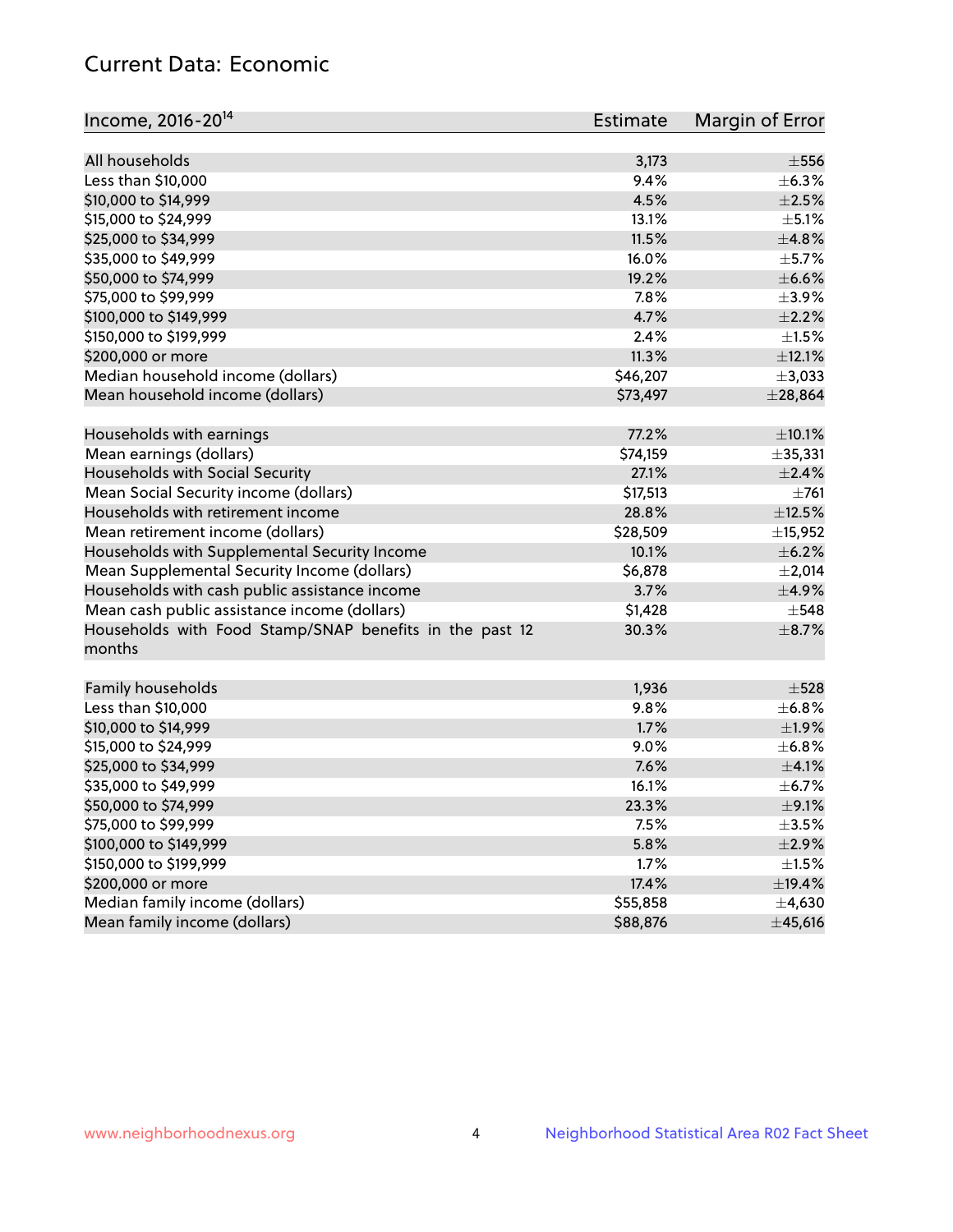# Current Data: Economic, continued...

| Income, 2016-20, continued <sup>15</sup>                                              | <b>Estimate</b> | <b>Margin of Error</b>   |
|---------------------------------------------------------------------------------------|-----------------|--------------------------|
|                                                                                       |                 |                          |
| Nonfamily households                                                                  | 1,236           | $\pm 291$                |
| Median nonfamily income (dollars)                                                     | \$33,094        | ±3,530                   |
| Mean nonfamily income (dollars)                                                       | \$48,260        | $\pm$ 9,160              |
| Median earnings for workers (dollars)                                                 | \$29,539        | $\pm 2,036$              |
| Median earnings for male full-time, year-round workers<br>(dollars)                   | \$40,598        | ±3,358                   |
| Median earnings for female full-time, year-round workers<br>(dollars)                 | \$37,447        | $\pm$ 4,016              |
| Per capita income (dollars)                                                           | \$27,237        | ±5,596                   |
| Families Below Poverty Level, 2016-20 <sup>16</sup>                                   | <b>Estimate</b> | <b>Margin of Error</b>   |
|                                                                                       |                 |                          |
| <b>All Families</b>                                                                   | 1,936           | $\pm$ 528                |
| Percent below poverty                                                                 | 16.5%           | $\pm$ 6.9%               |
| Families with related children under 18 years                                         | 788             | $\pm 259$                |
| Percent below poverty                                                                 | 39.3%           | ±16.1%                   |
| Families with related children under 5 years only                                     | 83              | $+84$                    |
| Percent below poverty                                                                 | 63.7%           | ±36.6%                   |
|                                                                                       | 633             | $\pm$ 198                |
| Married couple families                                                               |                 |                          |
| Percent below poverty                                                                 | 19.3%           | ±19.3%                   |
| Married couple families with related children under 18 years<br>Percent below poverty | 285<br>42.9%    | $\pm 165$<br>$\pm$ 37.3% |
| Married couple families with related children under 5 years                           | 62              | $\pm$ 67                 |
| Percent below poverty                                                                 | 58.6%           | ±42.5%                   |
|                                                                                       |                 |                          |
| Families with female householder, no spouse present                                   | 806             | $\pm 225$                |
| Percent below poverty                                                                 | 23.8%           | ±10.5%                   |
| Families with female householder, no spouse present with                              | 463             | ±196                     |
| related children under 18 years                                                       |                 |                          |
| Percent below poverty                                                                 | 39.4%           | ±13.3%                   |
| Families with female householder, no spouse present with                              | 16              | $\pm$ 39                 |
| related children under 5 years                                                        |                 |                          |
| Percent below poverty                                                                 | 100.0%          | ±313.1%                  |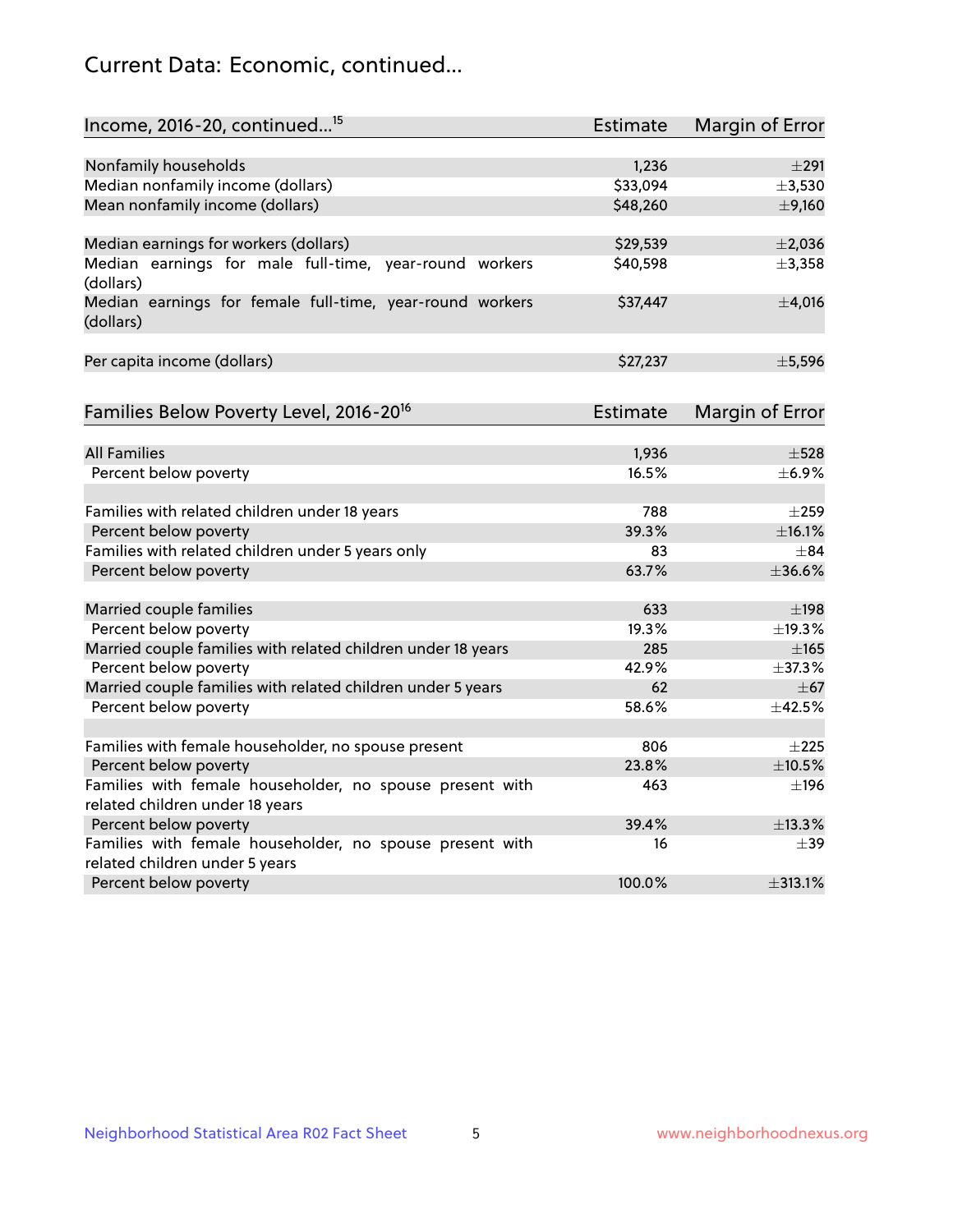# Current Data: Economic, continued...

| People Below Poverty Level, 2016-20 <sup>17</sup> | <b>Estimate</b> | Margin of Error |
|---------------------------------------------------|-----------------|-----------------|
|                                                   |                 |                 |
| Total population                                  | 7,941           | $\pm$ 1,455     |
| Percent below poverty                             | 20.7%           | $\pm$ 7.7%      |
| Population under 18 years                         | 1,820           | $\pm$ 514       |
| Percent below poverty                             | 36.8%           | ±12.2%          |
| Population 18 years and over                      | 6,122           | $\pm$ 818       |
| Percent below poverty                             | 15.9%           | $\pm 4.6\%$     |
| Population 18 to 64 years                         | 5,122           | $\pm 790$       |
| Percent below poverty                             | 16.7%           | $\pm$ 4.9%      |
| Population 65 years and over                      | 1,000           | $\pm 215$       |
| Percent below poverty                             | 11.9%           | ±12.0%          |

| Poverty by Race/Ethnicity, 2016-20 <sup>18</sup> | Estimate |             |
|--------------------------------------------------|----------|-------------|
|                                                  |          |             |
| Non-Hispanic White population                    | 144      | $\pm$ 79    |
| Percent below poverty                            | 6.3%     | $\pm$ 15.8% |
| <b>Black population</b>                          | 7,632    | $\pm$ 1,447 |
| Percent below poverty                            | 20.7%    | $\pm$ 7.8%  |
| Asian population                                 | 4        | $\pm 26$    |
| Percent below poverty                            | $0.0\%$  |             |
| Hispanic or Latino population                    | 81       | ±99         |
| Percent below poverty                            | 8.7%     | ±48.1%      |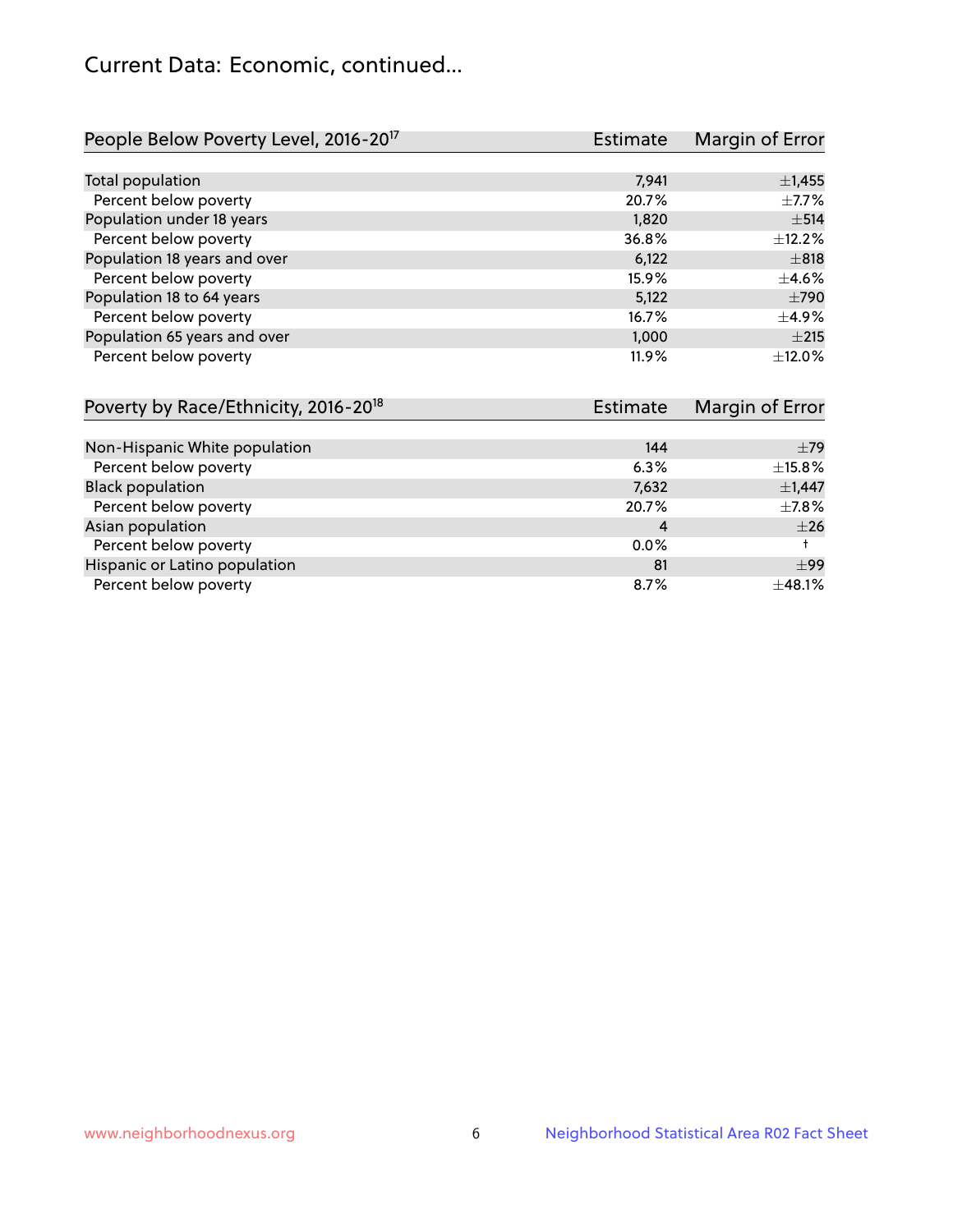# Current Data: Employment

| Employment Status, 2016-20 <sup>19</sup>                                    | <b>Estimate</b> | Margin of Error |
|-----------------------------------------------------------------------------|-----------------|-----------------|
|                                                                             |                 |                 |
| Population 16 years and over                                                | 6,321           | $\pm$ 1,032     |
| In labor force                                                              | 65.5%           | ±3.8%           |
| Civilian labor force                                                        | 65.2%           | $\pm$ 3.9%      |
| Employed                                                                    | 58.8%           | $\pm$ 5.3%      |
| Unemployed                                                                  | 6.3%            | $\pm 3.5\%$     |
| <b>Armed Forces</b>                                                         | 0.3%            | $\pm1.6\%$      |
| Not in labor force                                                          | 34.5%           | ±3.3%           |
| Civilian labor force                                                        | 4,121           | $\pm 718$       |
| <b>Unemployment Rate</b>                                                    | 9.7%            | $\pm$ 5.4%      |
| Females 16 years and over                                                   | 3,142           | $\pm$ 532       |
| In labor force                                                              | 61.9%           | ±6.3%           |
| Civilian labor force                                                        | 61.9%           | ±6.3%           |
| Employed                                                                    | 55.6%           | $\pm$ 7.6%      |
|                                                                             |                 |                 |
| Own children of the householder under 6 years                               | 426             | $\pm 259$       |
| All parents in family in labor force                                        | 54.0%           | $\pm$ 5.2%      |
|                                                                             |                 |                 |
| Own children of the householder 6 to 17 years                               | 1,118           | $\pm$ 478       |
| All parents in family in labor force                                        | 77.3%           | ±12.4%          |
|                                                                             |                 |                 |
| Industry, 2016-20 <sup>20</sup>                                             | Estimate        | Margin of Error |
|                                                                             |                 |                 |
| Civilian employed population 16 years and over                              | 3,720           | $\pm 695$       |
| Agriculture, forestry, fishing and hunting, and mining                      | 0.2%            | $\pm 1.0\%$     |
| Construction                                                                | 4.8%            | $\pm$ 3.7%      |
| Manufacturing                                                               | 9.2%            | ±10.3%          |
| Wholesale trade                                                             | 1.5%            | $\pm1.7\%$      |
| Retail trade                                                                | 13.2%           | $\pm$ 4.4%      |
| Transportation and warehousing, and utilities                               | 8.4%            | $\pm$ 3.8%      |
| Information                                                                 | 1.8%            | $\pm 2.1\%$     |
| Finance and insurance, and real estate and rental and leasing               | 7.5%            | $\pm 4.1\%$     |
| Professional, scientific, and management, and administrative                | 13.3%           | $\pm$ 5.9%      |
| and waste management services                                               |                 |                 |
| Educational services, and health care and social assistance                 | 16.3%           | $\pm$ 5.8%      |
| Arts, entertainment, and recreation, and accommodation and<br>food services | 15.2%           | $\pm$ 5.9%      |
| Other services, except public administration                                | 5.6%            | ±3.8%           |
| Public administration                                                       | 3.0%            | $\pm 2.2\%$     |
|                                                                             |                 |                 |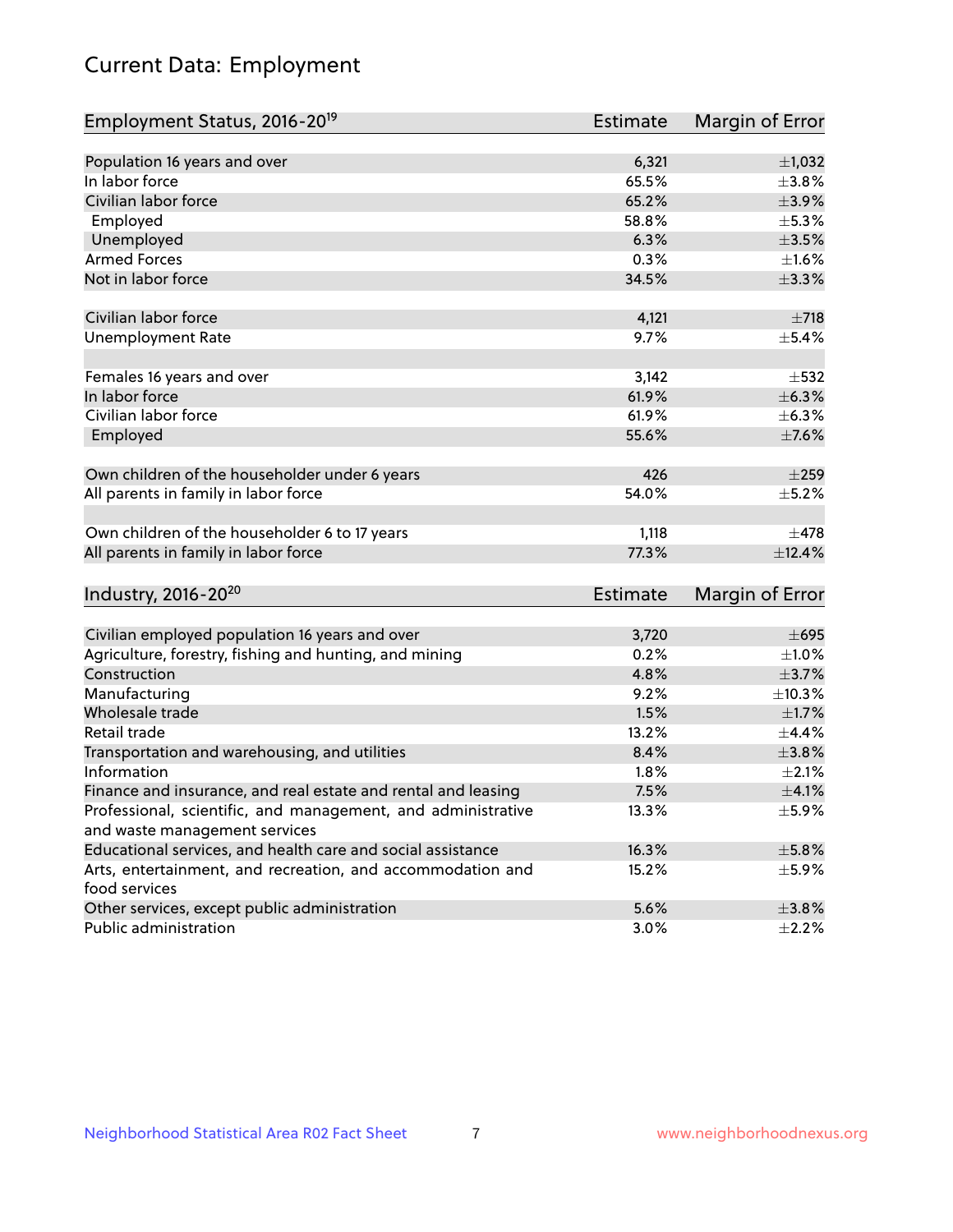# Current Data: Employment, continued...

| Occupation, 2016-20 <sup>21</sup>                                                                       | <b>Estimate</b> | Margin of Error |
|---------------------------------------------------------------------------------------------------------|-----------------|-----------------|
| Civilian employed population 16 years and over                                                          | 3,720           | $\pm 695$       |
| Management, business, science, and arts occupations                                                     | 30.8%           | $\pm$ 15.0%     |
| Service occupations                                                                                     | 28.1%           | ±10.3%          |
| Sales and office occupations                                                                            | 22.2%           | $\pm$ 5.0%      |
| Natural resources, construction, and maintenance occupations                                            | 4.2%            | $\pm 2.9\%$     |
| Production, transportation, and material moving occupations                                             | 14.8%           | $\pm$ 5.2%      |
| Class of Worker, 2016-20 <sup>22</sup>                                                                  | <b>Estimate</b> | Margin of Error |
| Civilian employed population 16 years and over                                                          | 3,720           | $\pm 695$       |
| Private wage and salary workers                                                                         | 77.6%           | ±14.5%          |
| Government workers                                                                                      | 11.2%           | ±4.8%           |
| Self-employed in own not incorporated business workers                                                  | 10.4%           | $\pm$ 5.4%      |
| Unpaid family workers                                                                                   | 0.8%            | $\pm 1.5\%$     |
|                                                                                                         |                 |                 |
| Job Flows, 2019 <sup>23</sup>                                                                           |                 | 2019            |
| Total Jobs in Neighborhood Statistical Area                                                             |                 | 620             |
| Held by residents of Neighborhood Statistical Area                                                      |                 | 1.8%            |
| Held by non-residents of Neighborhood Statistical Area                                                  |                 | 98.2%           |
|                                                                                                         |                 |                 |
| Jobs by Industry Sector, 2019 <sup>24</sup>                                                             |                 | 2019            |
| Total Jobs in Neighborhood Statistical Area                                                             |                 | 620             |
| <b>Goods Producing sectors</b>                                                                          |                 | 0.0%            |
| Trade, Transportation, and Utilities sectors                                                            |                 | 27.7%           |
| All Other Services sectors                                                                              |                 | 72.3%           |
| Total Jobs in Neighborhood Statistical<br>held<br>by<br>Area<br>Neighborhood Statistical Area residents |                 | 11              |
| <b>Goods Producing sectors</b>                                                                          |                 | 0.0%            |
| Trade, Transportation, and Utilities sectors                                                            |                 | 36.4%           |
| All Other Services sectors                                                                              |                 | 63.6%           |
| Jobs by Earnings, 2019 <sup>25</sup>                                                                    |                 | 2019            |
| Total Jobs in Neighborhood Statistical Area                                                             |                 | 620             |
| Jobs with earnings \$1250/month or less                                                                 |                 | 28.9%           |
| Jobs with earnings \$1251/month to \$3333/month                                                         |                 | 33.1%           |
| Jobs with earnings greater than \$3333/month                                                            |                 | 38.1%           |
| Neighborhood Statistical<br>Jobs<br>in<br>held<br>by<br>Total<br>Area                                   |                 | 11              |
| Neighborhood Statistical Area residents                                                                 |                 |                 |
| Jobs with earnings \$1250/month or less                                                                 |                 | 45.5%           |
| Jobs with earnings \$1251/month to \$3333/month                                                         |                 | 36.4%           |
| Jobs with earnings greater than \$3333/month                                                            |                 | 18.2%           |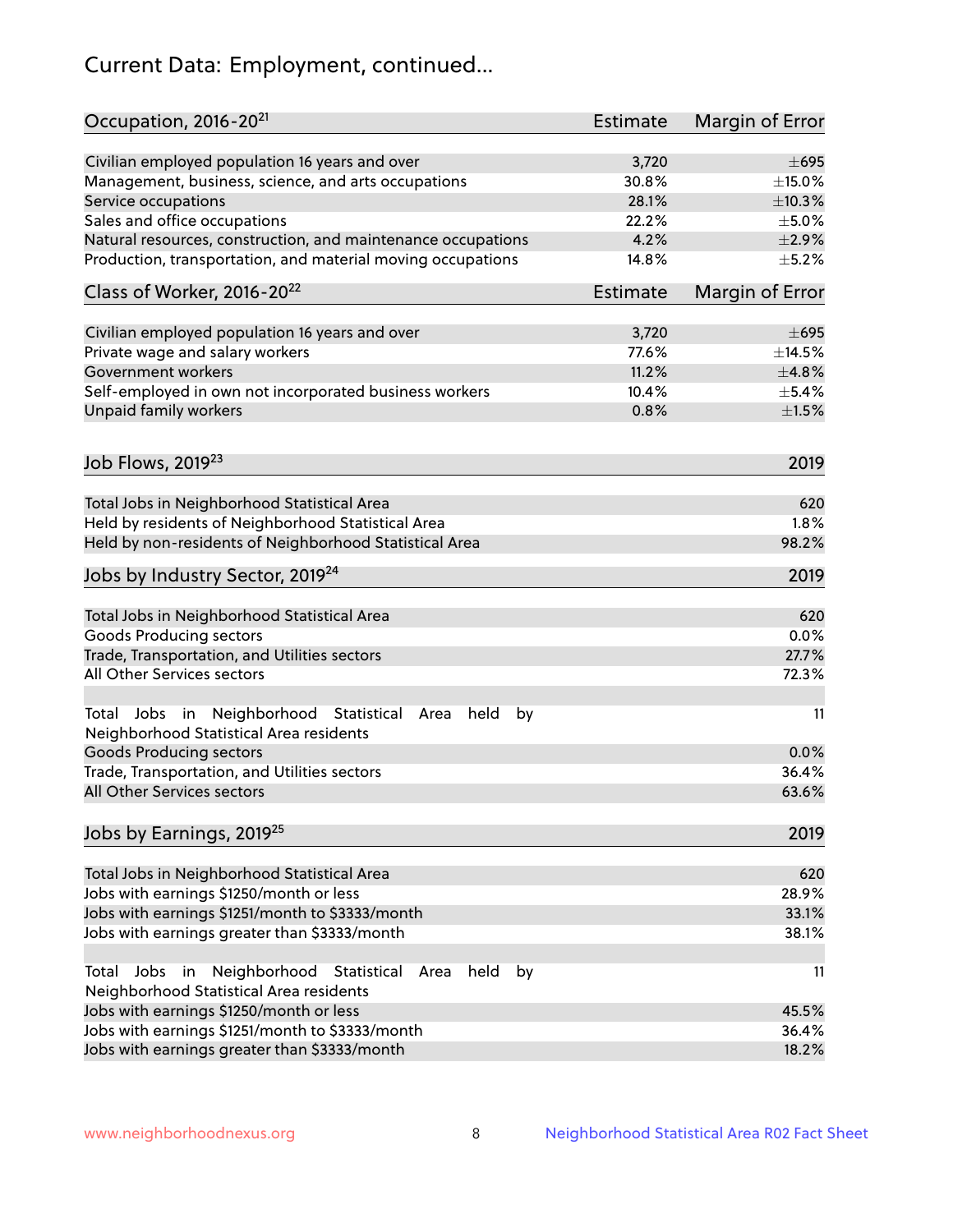# Current Data: Employment, continued...

| Jobs by Age of Worker, 2019 <sup>26</sup>                                                      | 2019  |
|------------------------------------------------------------------------------------------------|-------|
|                                                                                                |       |
| Total Jobs in Neighborhood Statistical Area                                                    | 620   |
| Jobs with workers age 29 or younger                                                            | 21.9% |
| Jobs with workers age 30 to 54                                                                 | 57.3% |
| Jobs with workers age 55 or older                                                              | 20.8% |
|                                                                                                |       |
| Total Jobs in Neighborhood Statistical Area held by<br>Neighborhood Statistical Area residents | 11    |
| Jobs with workers age 29 or younger                                                            | 9.1%  |
| Jobs with workers age 30 to 54                                                                 | 54.5% |
| Jobs with workers age 55 or older                                                              | 36.4% |

### Current Data: Education

| School Enrollment, 2016-20 <sup>27</sup>       | <b>Estimate</b> | Margin of Error |
|------------------------------------------------|-----------------|-----------------|
|                                                |                 |                 |
| Population 3 years and over enrolled in school | 1,876           | $+727$          |
| Nursery school, preschool                      | 15.0%           | $\pm$ 14.2%     |
| Kindergarten                                   | 1.1%            | $\pm$ 1.8%      |
| Elementary school (grades 1-8)                 | 49.5%           | $\pm$ 9.4%      |
| High school (grades 9-12)                      | 22.6%           | $\pm$ 6.9%      |
| College or graduate school                     | 11.8%           | $\pm$ 4.4%      |

| Educational Attainment, 2016-20 <sup>28</sup> | <b>Estimate</b> | Margin of Error |
|-----------------------------------------------|-----------------|-----------------|
|                                               |                 |                 |
| Population 25 years and over                  | 5,501           | ±911            |
| Less than 9th grade                           | $1.8\%$         | $+2.2%$         |
| 9th to 12th grade, no diploma                 | 7.3%            | $\pm$ 3.1%      |
| High school graduate (includes equivalency)   | 34.5%           | $\pm$ 6.7%      |
| Some college, no degree                       | 26.2%           | $\pm$ 8.2%      |
| Associate's degree                            | 5.8%            | $\pm 2.9\%$     |
| Bachelor's degree                             | 14.2%           | $\pm$ 3.7%      |
| Graduate or professional degree               | 10.1%           | $\pm 2.0\%$     |
|                                               |                 |                 |
| Percent high school graduate or higher        | 90.9%           | $\pm 20.6\%$    |
| Percent bachelor's degree or higher           | 24.3%           | $\pm$ 3.1%      |
|                                               |                 |                 |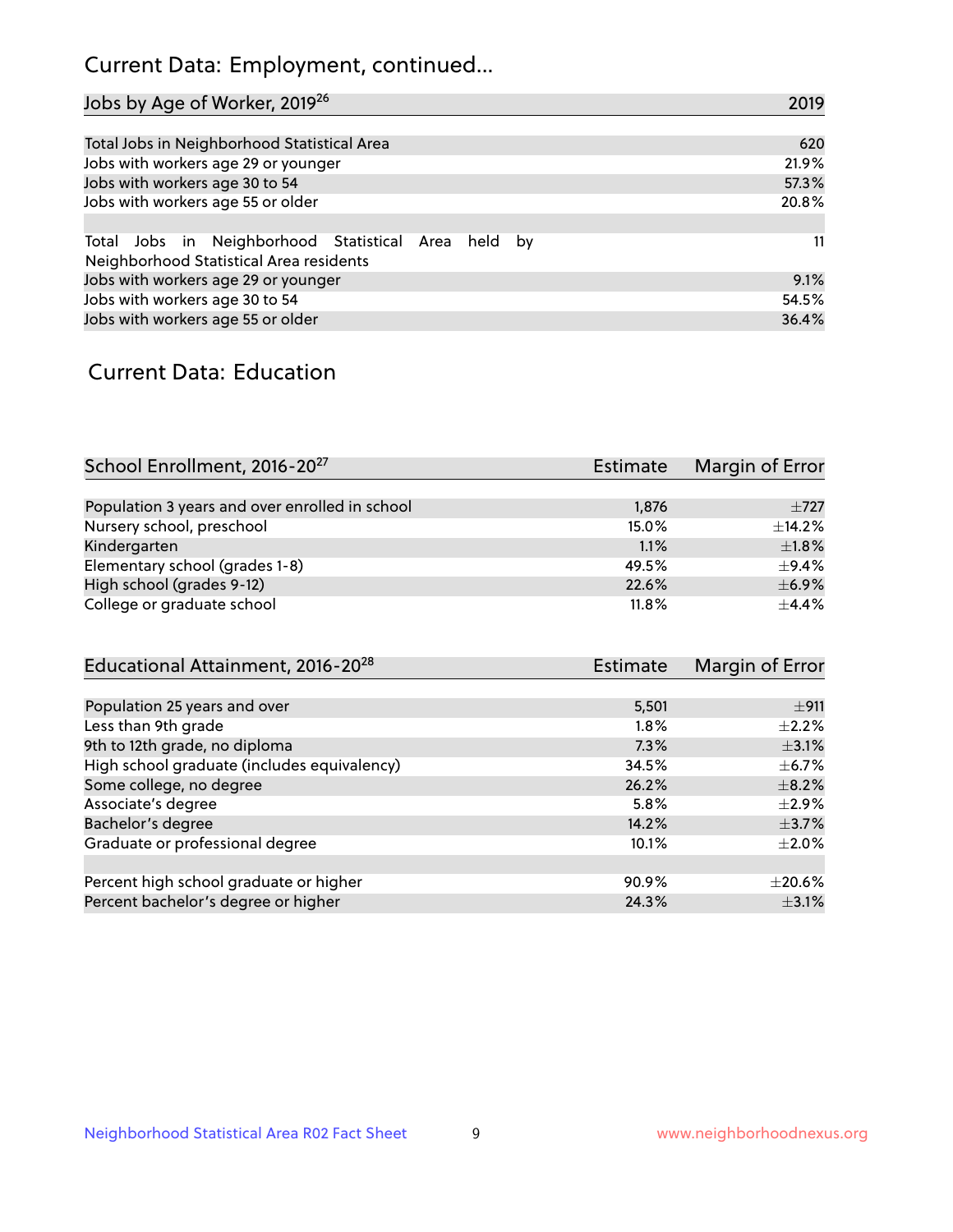# Current Data: Housing

| Households by Type, 2016-20 <sup>29</sup>            | Estimate        | Margin of Error |
|------------------------------------------------------|-----------------|-----------------|
|                                                      |                 |                 |
| Total households                                     | 3,173           | $\pm$ 556       |
| Family households (families)                         | 61.0%           | ±12.8%          |
| With own children under 18 years                     | 16.6%           | $\pm$ 5.7%      |
| Married-couple family                                | 20.0%           | $\pm$ 5.2%      |
| With own children of the householder under 18 years  | 5.7%            | $\pm$ 3.4%      |
| Male householder, no spouse present, family          | 15.7%           | ±13.2%          |
| With own children of the householder under 18 years  | 0.6%            | $\pm$ 0.9%      |
| Female householder, no spouse present, family        | 25.4%           | $\pm$ 5.4%      |
| With own children of the householder under 18 years  | 10.2%           | $\pm$ 5.0%      |
| Nonfamily households                                 | 39.0%           | $\pm$ 6.1%      |
| Householder living alone                             | 33.3%           | $\pm$ 6.2%      |
| 65 years and over                                    | 7.9%            | $\pm 2.3\%$     |
|                                                      |                 |                 |
| Households with one or more people under 18 years    | 25.0%           | ±6.8%           |
| Households with one or more people 65 years and over | 24.4%           | $\pm$ 3.4%      |
|                                                      |                 |                 |
| Average household size                               | 2.50            | $\pm$ 0.14      |
| Average family size                                  | 3.23            | $\pm 1.17$      |
| Housing Occupancy, 2016-20 <sup>30</sup>             | <b>Estimate</b> | Margin of Error |
| Total housing units                                  | 3,667           | $\pm$ 513       |
| Occupied housing units                               | 86.5%           | $\pm$ 9.1%      |
| Vacant housing units                                 | 13.5%           | $\pm$ 3.7%      |
|                                                      |                 |                 |
| Homeowner vacancy rate                               | 1.4             | $\pm 2.2$       |
| Rental vacancy rate                                  | 8.8             | $+4.8$          |
| Units in Structure, 2016-20 <sup>31</sup>            | <b>Estimate</b> | Margin of Error |
|                                                      |                 |                 |
| Total housing units                                  | 3,667           | $\pm$ 513       |
| 1-unit, detached                                     | 57.7%           | $\pm$ 10.0%     |
| 1-unit, attached                                     | 5.2%            | $\pm 2.1\%$     |
| 2 units                                              | 2.6%            | ±3.3%           |
| 3 or 4 units                                         | 2.9%            | $\pm 2.1\%$     |
| 5 to 9 units                                         | 17.3%           | $\pm$ 5.5%      |
| 10 to 19 units                                       | 8.5%            | $\pm$ 3.7%      |
| 20 or more units                                     | 5.4%            | $\pm 2.6\%$     |
| Mobile home                                          | 0.4%            | $\pm$ 0.8%      |
| Boat, RV, van, etc.                                  | $0.0\%$         | $\pm$ 0.6%      |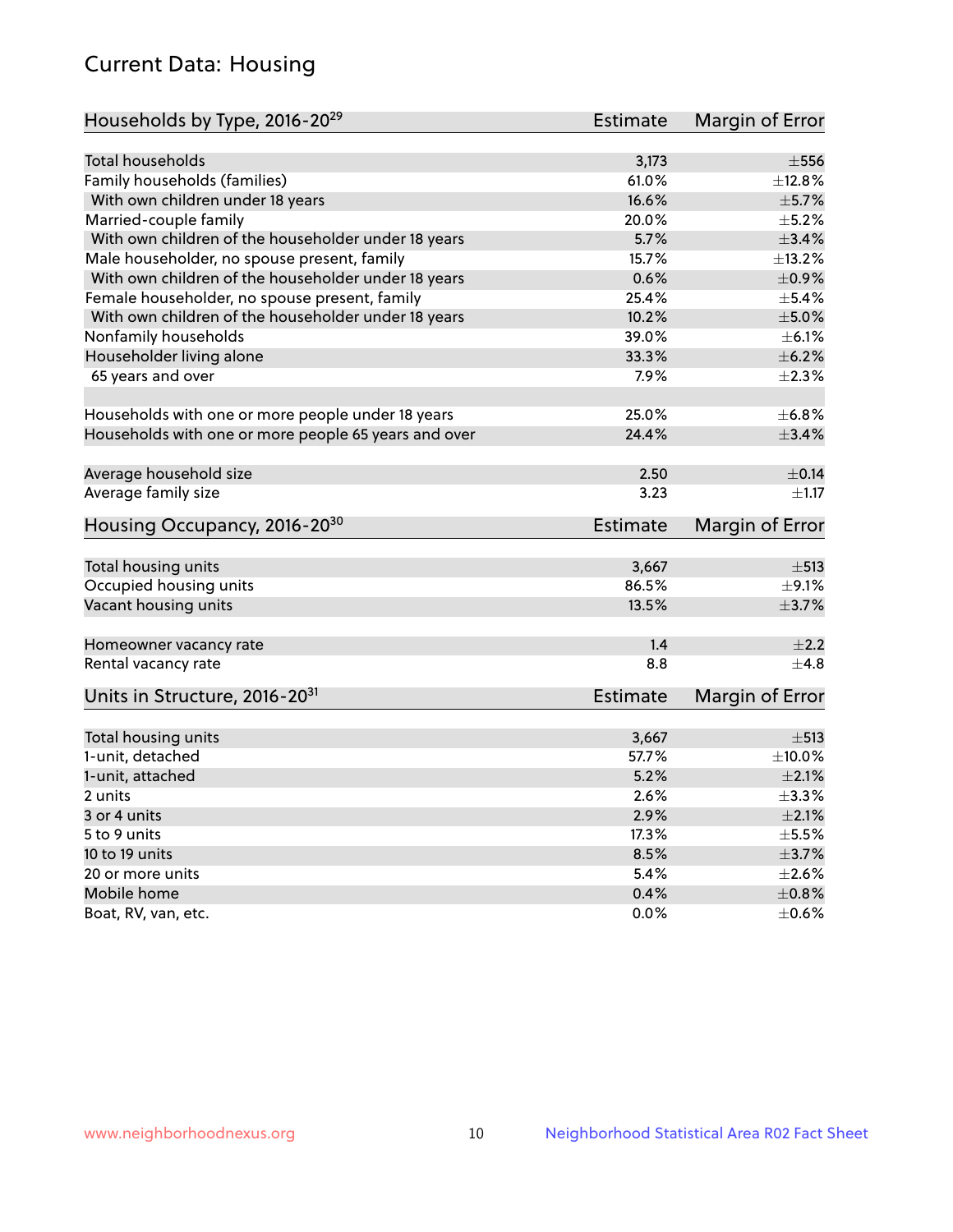# Current Data: Housing, continued...

| Total housing units<br>3,667<br>$\pm$ 513<br>Built 2014 or later<br>1.3%<br>2.1%<br>Built 2010 to 2013<br>Built 2000 to 2009<br>15.0%<br>Built 1990 to 1999<br>11.6%<br>6.9%<br>Built 1980 to 1989<br>Built 1970 to 1979<br>14.4%<br>Built 1960 to 1969<br>16.7%<br>Built 1950 to 1959<br>22.8%<br>Built 1940 to 1949<br>4.9%<br>Built 1939 or earlier<br>4.2%<br>Housing Tenure, 2016-2033<br><b>Estimate</b><br>Occupied housing units<br>3,173<br>Owner-occupied<br>53.0%<br>47.0%<br>Renter-occupied<br>Average household size of owner-occupied unit<br>2.02<br>Average household size of renter-occupied unit<br>3.05<br>Residence 1 Year Ago, 2016-20 <sup>34</sup><br><b>Estimate</b><br>Population 1 year and over<br>7,924<br>$\pm$ 1,454<br>Same house<br>80.5%<br>±20.4%<br>Different house in the U.S.<br>19.5%<br>$\pm$ 8.6%<br>16.4%<br>Same county<br>$\pm$ 8.5%<br>Different county<br>3.1%<br>$\pm 2.1\%$<br>Same state<br>2.4%<br>Different state<br>0.7%<br>0.0%<br>Abroad<br>Value of Housing Unit, 2016-20 <sup>35</sup><br><b>Estimate</b><br>Owner-occupied units<br>1,681<br>Less than \$50,000<br>6.1%<br>\$50,000 to \$99,999<br>20.1%<br>\$100,000 to \$149,999<br>10.1%<br>\$150,000 to \$199,999<br>17.9%<br>\$200,000 to \$299,999<br>33.2%<br>\$300,000 to \$499,999<br>10.9%<br>\$500,000 to \$999,999<br>1.6%<br>\$1,000,000 or more<br>0.1%<br>Mortgage Status, 2016-20 <sup>36</sup><br><b>Estimate</b><br>Owner-occupied units<br>1,681<br>$\pm$ 453<br>79.8% | Year Structure Built, 2016-20 <sup>32</sup> | <b>Estimate</b> | <b>Margin of Error</b> |
|----------------------------------------------------------------------------------------------------------------------------------------------------------------------------------------------------------------------------------------------------------------------------------------------------------------------------------------------------------------------------------------------------------------------------------------------------------------------------------------------------------------------------------------------------------------------------------------------------------------------------------------------------------------------------------------------------------------------------------------------------------------------------------------------------------------------------------------------------------------------------------------------------------------------------------------------------------------------------------------------------------------------------------------------------------------------------------------------------------------------------------------------------------------------------------------------------------------------------------------------------------------------------------------------------------------------------------------------------------------------------------------------------------------------------------------------------------------------------------------------------|---------------------------------------------|-----------------|------------------------|
|                                                                                                                                                                                                                                                                                                                                                                                                                                                                                                                                                                                                                                                                                                                                                                                                                                                                                                                                                                                                                                                                                                                                                                                                                                                                                                                                                                                                                                                                                                    |                                             |                 |                        |
|                                                                                                                                                                                                                                                                                                                                                                                                                                                                                                                                                                                                                                                                                                                                                                                                                                                                                                                                                                                                                                                                                                                                                                                                                                                                                                                                                                                                                                                                                                    |                                             |                 | $\pm 2.3\%$            |
|                                                                                                                                                                                                                                                                                                                                                                                                                                                                                                                                                                                                                                                                                                                                                                                                                                                                                                                                                                                                                                                                                                                                                                                                                                                                                                                                                                                                                                                                                                    |                                             |                 | $\pm 1.3\%$            |
|                                                                                                                                                                                                                                                                                                                                                                                                                                                                                                                                                                                                                                                                                                                                                                                                                                                                                                                                                                                                                                                                                                                                                                                                                                                                                                                                                                                                                                                                                                    |                                             |                 | $\pm$ 6.2%             |
|                                                                                                                                                                                                                                                                                                                                                                                                                                                                                                                                                                                                                                                                                                                                                                                                                                                                                                                                                                                                                                                                                                                                                                                                                                                                                                                                                                                                                                                                                                    |                                             |                 | $\pm$ 3.3%             |
|                                                                                                                                                                                                                                                                                                                                                                                                                                                                                                                                                                                                                                                                                                                                                                                                                                                                                                                                                                                                                                                                                                                                                                                                                                                                                                                                                                                                                                                                                                    |                                             |                 | $\pm 4.0\%$            |
|                                                                                                                                                                                                                                                                                                                                                                                                                                                                                                                                                                                                                                                                                                                                                                                                                                                                                                                                                                                                                                                                                                                                                                                                                                                                                                                                                                                                                                                                                                    |                                             |                 | $\pm$ 3.7%             |
|                                                                                                                                                                                                                                                                                                                                                                                                                                                                                                                                                                                                                                                                                                                                                                                                                                                                                                                                                                                                                                                                                                                                                                                                                                                                                                                                                                                                                                                                                                    |                                             |                 | $\pm$ 6.1%             |
|                                                                                                                                                                                                                                                                                                                                                                                                                                                                                                                                                                                                                                                                                                                                                                                                                                                                                                                                                                                                                                                                                                                                                                                                                                                                                                                                                                                                                                                                                                    |                                             |                 | ±10.3%                 |
|                                                                                                                                                                                                                                                                                                                                                                                                                                                                                                                                                                                                                                                                                                                                                                                                                                                                                                                                                                                                                                                                                                                                                                                                                                                                                                                                                                                                                                                                                                    |                                             |                 | $\pm 2.2\%$            |
|                                                                                                                                                                                                                                                                                                                                                                                                                                                                                                                                                                                                                                                                                                                                                                                                                                                                                                                                                                                                                                                                                                                                                                                                                                                                                                                                                                                                                                                                                                    |                                             |                 | $\pm$ 3.3%             |
|                                                                                                                                                                                                                                                                                                                                                                                                                                                                                                                                                                                                                                                                                                                                                                                                                                                                                                                                                                                                                                                                                                                                                                                                                                                                                                                                                                                                                                                                                                    |                                             |                 | Margin of Error        |
|                                                                                                                                                                                                                                                                                                                                                                                                                                                                                                                                                                                                                                                                                                                                                                                                                                                                                                                                                                                                                                                                                                                                                                                                                                                                                                                                                                                                                                                                                                    |                                             |                 | $\pm$ 556              |
|                                                                                                                                                                                                                                                                                                                                                                                                                                                                                                                                                                                                                                                                                                                                                                                                                                                                                                                                                                                                                                                                                                                                                                                                                                                                                                                                                                                                                                                                                                    |                                             |                 | ±10.8%                 |
|                                                                                                                                                                                                                                                                                                                                                                                                                                                                                                                                                                                                                                                                                                                                                                                                                                                                                                                                                                                                                                                                                                                                                                                                                                                                                                                                                                                                                                                                                                    |                                             |                 | ±7.4%                  |
|                                                                                                                                                                                                                                                                                                                                                                                                                                                                                                                                                                                                                                                                                                                                                                                                                                                                                                                                                                                                                                                                                                                                                                                                                                                                                                                                                                                                                                                                                                    |                                             |                 | $\pm$ 0.70             |
|                                                                                                                                                                                                                                                                                                                                                                                                                                                                                                                                                                                                                                                                                                                                                                                                                                                                                                                                                                                                                                                                                                                                                                                                                                                                                                                                                                                                                                                                                                    |                                             |                 | $\pm$ 0.43             |
|                                                                                                                                                                                                                                                                                                                                                                                                                                                                                                                                                                                                                                                                                                                                                                                                                                                                                                                                                                                                                                                                                                                                                                                                                                                                                                                                                                                                                                                                                                    |                                             |                 | <b>Margin of Error</b> |
|                                                                                                                                                                                                                                                                                                                                                                                                                                                                                                                                                                                                                                                                                                                                                                                                                                                                                                                                                                                                                                                                                                                                                                                                                                                                                                                                                                                                                                                                                                    |                                             |                 |                        |
|                                                                                                                                                                                                                                                                                                                                                                                                                                                                                                                                                                                                                                                                                                                                                                                                                                                                                                                                                                                                                                                                                                                                                                                                                                                                                                                                                                                                                                                                                                    |                                             |                 |                        |
|                                                                                                                                                                                                                                                                                                                                                                                                                                                                                                                                                                                                                                                                                                                                                                                                                                                                                                                                                                                                                                                                                                                                                                                                                                                                                                                                                                                                                                                                                                    |                                             |                 |                        |
|                                                                                                                                                                                                                                                                                                                                                                                                                                                                                                                                                                                                                                                                                                                                                                                                                                                                                                                                                                                                                                                                                                                                                                                                                                                                                                                                                                                                                                                                                                    |                                             |                 |                        |
|                                                                                                                                                                                                                                                                                                                                                                                                                                                                                                                                                                                                                                                                                                                                                                                                                                                                                                                                                                                                                                                                                                                                                                                                                                                                                                                                                                                                                                                                                                    |                                             |                 |                        |
|                                                                                                                                                                                                                                                                                                                                                                                                                                                                                                                                                                                                                                                                                                                                                                                                                                                                                                                                                                                                                                                                                                                                                                                                                                                                                                                                                                                                                                                                                                    |                                             |                 | $\pm 2.0\%$            |
|                                                                                                                                                                                                                                                                                                                                                                                                                                                                                                                                                                                                                                                                                                                                                                                                                                                                                                                                                                                                                                                                                                                                                                                                                                                                                                                                                                                                                                                                                                    |                                             |                 | $\pm$ 0.7%             |
|                                                                                                                                                                                                                                                                                                                                                                                                                                                                                                                                                                                                                                                                                                                                                                                                                                                                                                                                                                                                                                                                                                                                                                                                                                                                                                                                                                                                                                                                                                    |                                             |                 | $\pm$ 0.3%             |
|                                                                                                                                                                                                                                                                                                                                                                                                                                                                                                                                                                                                                                                                                                                                                                                                                                                                                                                                                                                                                                                                                                                                                                                                                                                                                                                                                                                                                                                                                                    |                                             |                 | Margin of Error        |
|                                                                                                                                                                                                                                                                                                                                                                                                                                                                                                                                                                                                                                                                                                                                                                                                                                                                                                                                                                                                                                                                                                                                                                                                                                                                                                                                                                                                                                                                                                    |                                             |                 | $\pm 453$              |
|                                                                                                                                                                                                                                                                                                                                                                                                                                                                                                                                                                                                                                                                                                                                                                                                                                                                                                                                                                                                                                                                                                                                                                                                                                                                                                                                                                                                                                                                                                    |                                             |                 | $\pm$ 5.4%             |
|                                                                                                                                                                                                                                                                                                                                                                                                                                                                                                                                                                                                                                                                                                                                                                                                                                                                                                                                                                                                                                                                                                                                                                                                                                                                                                                                                                                                                                                                                                    |                                             |                 | ±5.7%                  |
|                                                                                                                                                                                                                                                                                                                                                                                                                                                                                                                                                                                                                                                                                                                                                                                                                                                                                                                                                                                                                                                                                                                                                                                                                                                                                                                                                                                                                                                                                                    |                                             |                 | ±3.8%                  |
|                                                                                                                                                                                                                                                                                                                                                                                                                                                                                                                                                                                                                                                                                                                                                                                                                                                                                                                                                                                                                                                                                                                                                                                                                                                                                                                                                                                                                                                                                                    |                                             |                 | $\pm$ 6.1%             |
|                                                                                                                                                                                                                                                                                                                                                                                                                                                                                                                                                                                                                                                                                                                                                                                                                                                                                                                                                                                                                                                                                                                                                                                                                                                                                                                                                                                                                                                                                                    |                                             |                 | ±23.4%                 |
|                                                                                                                                                                                                                                                                                                                                                                                                                                                                                                                                                                                                                                                                                                                                                                                                                                                                                                                                                                                                                                                                                                                                                                                                                                                                                                                                                                                                                                                                                                    |                                             |                 | $\pm$ 4.2%             |
|                                                                                                                                                                                                                                                                                                                                                                                                                                                                                                                                                                                                                                                                                                                                                                                                                                                                                                                                                                                                                                                                                                                                                                                                                                                                                                                                                                                                                                                                                                    |                                             |                 | $\pm 2.6\%$            |
|                                                                                                                                                                                                                                                                                                                                                                                                                                                                                                                                                                                                                                                                                                                                                                                                                                                                                                                                                                                                                                                                                                                                                                                                                                                                                                                                                                                                                                                                                                    |                                             |                 | $\pm 2.4\%$            |
|                                                                                                                                                                                                                                                                                                                                                                                                                                                                                                                                                                                                                                                                                                                                                                                                                                                                                                                                                                                                                                                                                                                                                                                                                                                                                                                                                                                                                                                                                                    |                                             |                 | Margin of Error        |
|                                                                                                                                                                                                                                                                                                                                                                                                                                                                                                                                                                                                                                                                                                                                                                                                                                                                                                                                                                                                                                                                                                                                                                                                                                                                                                                                                                                                                                                                                                    |                                             |                 |                        |
|                                                                                                                                                                                                                                                                                                                                                                                                                                                                                                                                                                                                                                                                                                                                                                                                                                                                                                                                                                                                                                                                                                                                                                                                                                                                                                                                                                                                                                                                                                    | Housing units with a mortgage               |                 | ±15.9%                 |

Neighborhood Statistical Area R02 Fact Sheet 11 11 www.neighborhoodnexus.org

Housing units without a mortgage  $\pm 2.3\%$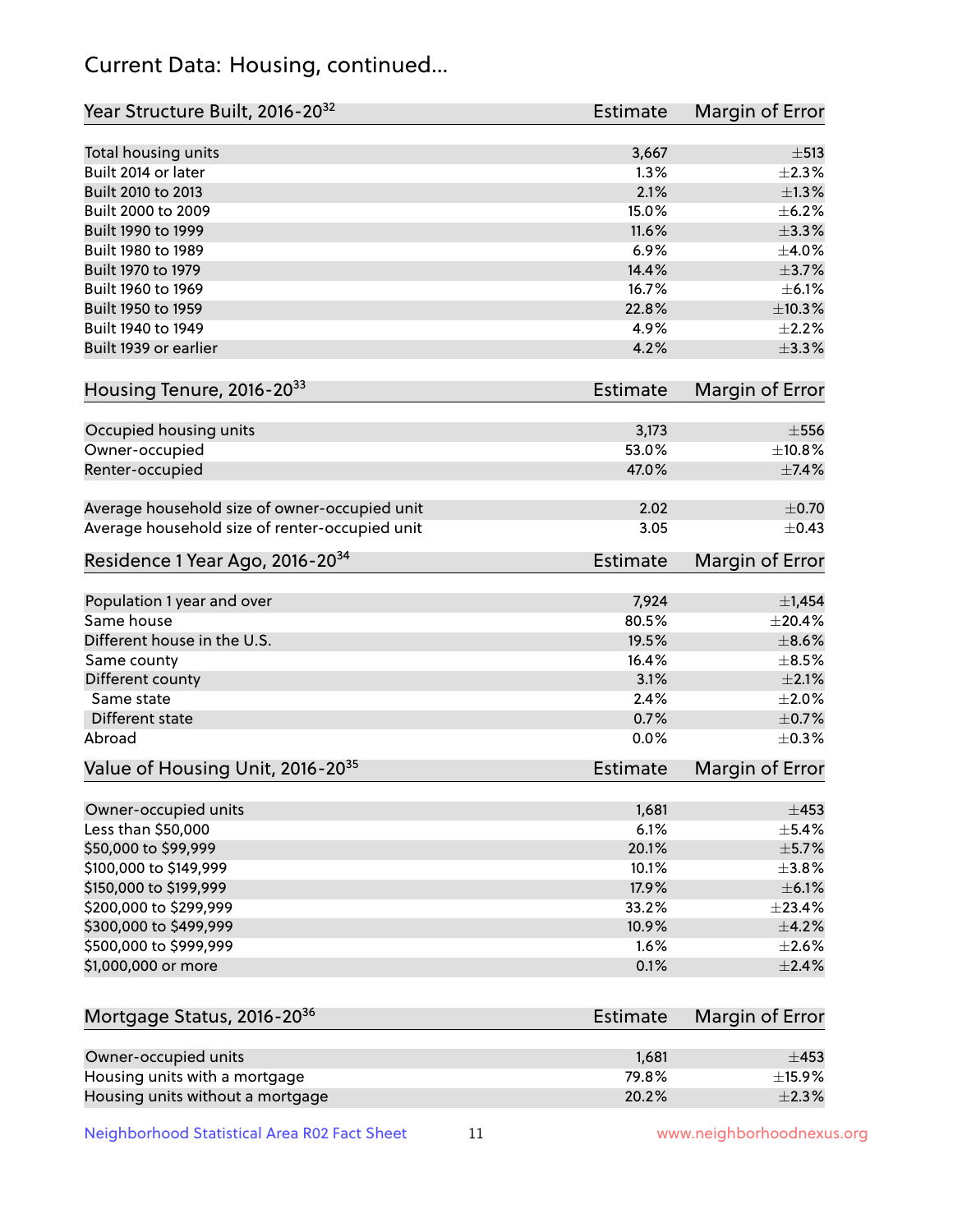# Current Data: Housing, continued...

| Selected Monthly Owner Costs, 2016-20 <sup>37</sup> | Estimate | Margin of Error |
|-----------------------------------------------------|----------|-----------------|
|                                                     |          |                 |
| Housing units with a mortgage                       | 1,342    | $\pm$ 449       |
| Less than \$300                                     | 0.0%     | $\pm 2.4\%$     |
| \$300 to \$499                                      | 3.8%     | $\pm$ 5.2%      |
| \$500 to \$999                                      | 16.8%    | $\pm$ 9.5%      |
| \$1,000 to \$1,499                                  | 32.0%    | $\pm$ 5.5%      |
| \$1,500 to \$1,999                                  | 32.4%    | ±27.3%          |
| \$2,000 to \$2,999                                  | 11.6%    | $\pm$ 8.4%      |
| \$3,000 or more                                     | 3.4%     | $\pm$ 4.3%      |
|                                                     |          |                 |
| Median (dollars)                                    | \$1,467  | $\pm 69$        |
|                                                     |          |                 |
| Housing units without a mortgage                    | 339      | $\pm$ 99        |
| Less than \$150                                     | 0.0%     | $\pm$ 9.6%      |
| \$150 to \$249                                      | 14.3%    | ±11.3%          |
| \$250 to \$349                                      | 26.3%    | ±19.0%          |
| \$350 to \$499                                      | 29.2%    | ±15.8%          |
| \$500 to \$699                                      | 19.2%    | ±14.9%          |
| \$700 or more                                       | 11.0%    | ±23.3%          |
|                                                     |          |                 |
| Median (dollars)                                    | \$401    | $\pm$ 52        |

| Selected Monthly Owner Costs as a Percentage of | <b>Estimate</b> | Margin of Error |
|-------------------------------------------------|-----------------|-----------------|
| Household Income, 2016-20 <sup>38</sup>         |                 |                 |
|                                                 |                 |                 |
| Housing units with a mortgage <sup>39</sup>     | 1,333           | $\pm$ 471       |
| Less than 20.0 percent                          | 43.1%           | $\pm 25.6\%$    |
| 20.0 to 24.9 percent                            | 11.8%           | $\pm$ 9.8%      |
| 25.0 to 29.9 percent                            | 8.9%            | $\pm$ 4.2%      |
| 30.0 to 34.9 percent                            | 9.8%            | $\pm$ 9.3%      |
| 35.0 percent or more                            | 26.3%           | $\pm$ 5.4%      |
|                                                 |                 |                 |
| Housing units without a mortgage <sup>40</sup>  | 311             | $\pm$ 122       |
| Less than 10.0 percent                          | 45.3%           | $\pm$ 7.9%      |
| 10.0 to 14.9 percent                            | 22.1%           | $\pm$ 14.5%     |
| 15.0 to 19.9 percent                            | 24.1%           | $\pm$ 18.4%     |
| 20.0 to 24.9 percent                            | 2.2%            | $\pm$ 9.3%      |
| 25.0 to 29.9 percent                            | 6.4%            | ±11.3%          |
| 30.0 to 34.9 percent                            | $0.0\%$         | $\pm$ 7.4%      |
| 35.0 percent or more                            | 0.0%            | $\pm$ 12.8%     |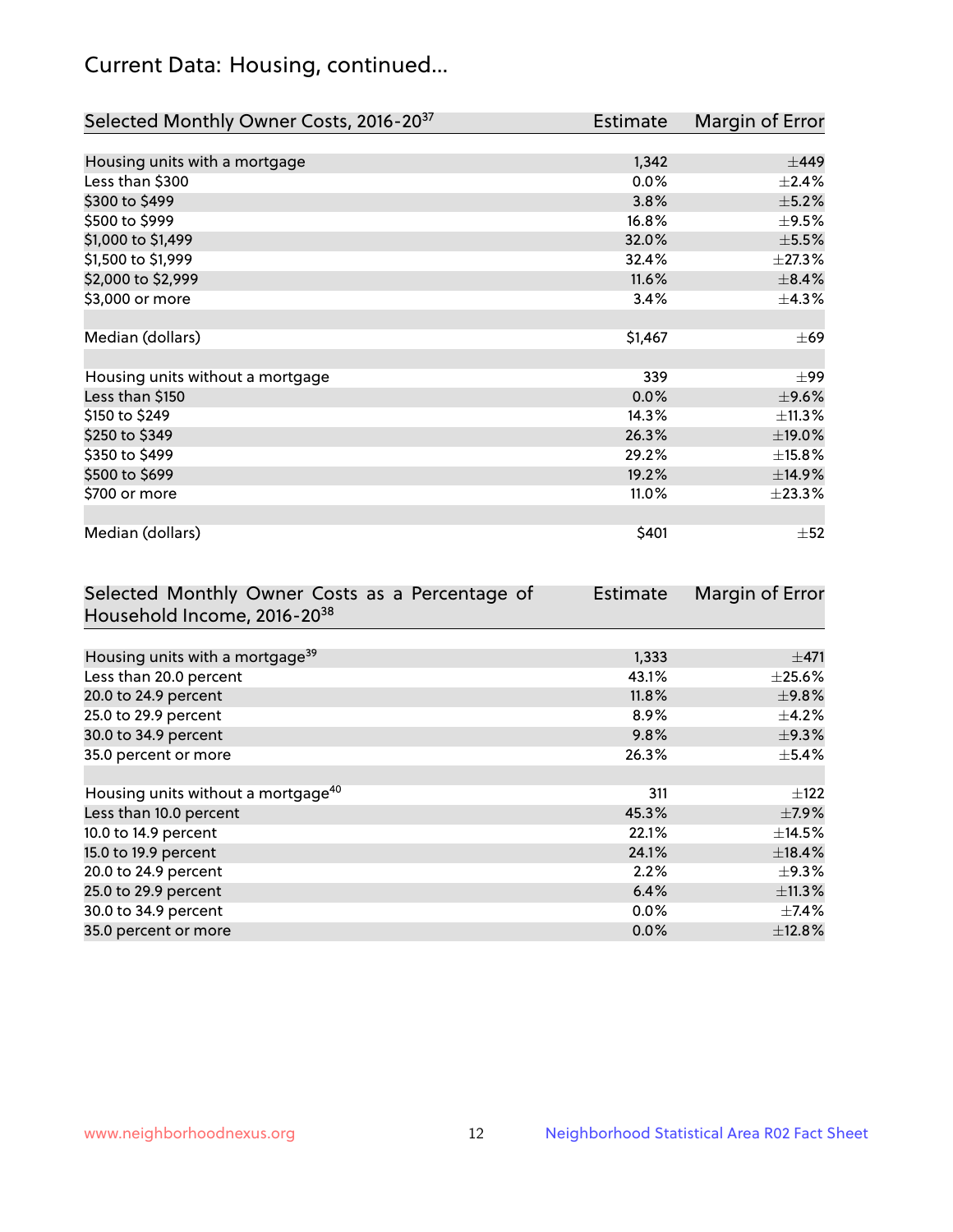# Current Data: Housing, continued...

| Gross Rent, 2016-20 <sup>41</sup>               | <b>Estimate</b> | Margin of Error |
|-------------------------------------------------|-----------------|-----------------|
|                                                 |                 |                 |
| Occupied units paying rent                      | 1,462           | $\pm$ 352       |
| Less than \$200                                 | 0.3%            | $\pm 2.7\%$     |
| \$200 to \$499                                  | 2.1%            | ±4.3%           |
| \$500 to \$749                                  | 6.6%            | $\pm$ 5.9%      |
| \$750 to \$999                                  | 43.4%           | ±13.7%          |
| \$1,000 to \$1,499                              | 42.9%           | ±13.7%          |
| \$1,500 to \$1,999                              | 4.0%            | $\pm$ 4.1%      |
| \$2,000 or more                                 | 0.7%            | $\pm$ 3.3%      |
| Median (dollars)                                | \$990           | $\pm$ 31        |
|                                                 |                 |                 |
| No rent paid                                    | 30              | $\pm 35$        |
|                                                 |                 |                 |
| Gross Rent as a Percentage of Household Income, | <b>Estimate</b> | Margin of Error |
| $2016 - 20^{42}$                                |                 |                 |
|                                                 |                 |                 |
| Occupied units paying rent <sup>43</sup>        | 1,394           | $\pm$ 363       |
| Less than 15.0 percent                          | 5.7%            | $\pm$ 5.2%      |
| 15.0 to 19.9 percent                            | 13.8%           | ±12.3%          |
| 20.0 to 24.9 percent                            | 6.7%            | $\pm$ 4.5%      |
| 25.0 to 29.9 percent                            | 8.0%            | $\pm$ 4.9%      |
| 30.0 to 34.9 percent                            | 11.3%           | $\pm$ 5.6%      |
| 35.0 percent or more                            | 54.6%           | ±13.8%          |

# Current Data: Transportation

| Commuting to Work, 2016-20 <sup>44</sup>  | <b>Estimate</b> | Margin of Error |
|-------------------------------------------|-----------------|-----------------|
|                                           |                 |                 |
| Workers 16 years and over                 | 3,567           | $\pm$ 747       |
| Car, truck, or van - drove alone          | 59.0%           | $\pm$ 8.3%      |
| Car, truck, or van - carpooled            | 7.7%            | $\pm$ 3.1%      |
| Public transportation (excluding taxicab) | 16.4%           | $+5.1%$         |
| Walked                                    | 0.5%            | $\pm$ 0.9%      |
| Other means                               | 0.4%            | $\pm 1.0\%$     |
| Worked at home                            | 15.9%           | ±11.4%          |
|                                           |                 |                 |
| Mean travel time to work (minutes)        | 35.3            | ±5.0            |

| Access to a Vehicle, 2016-20 <sup>45</sup> | Estimate | Margin of Error |
|--------------------------------------------|----------|-----------------|
|                                            |          |                 |
| Occupied housing units                     | 3,173    | $\pm$ 556       |
| No vehicles available                      | 19.5%    | $+6.2%$         |
| 1 vehicle available                        | 35.4%    | $\pm$ 5.8%      |
| 2 vehicles available                       | 33.2%    | $\pm$ 13.6%     |
| 3 or more vehicles available               | 11.9%    | $+4.5%$         |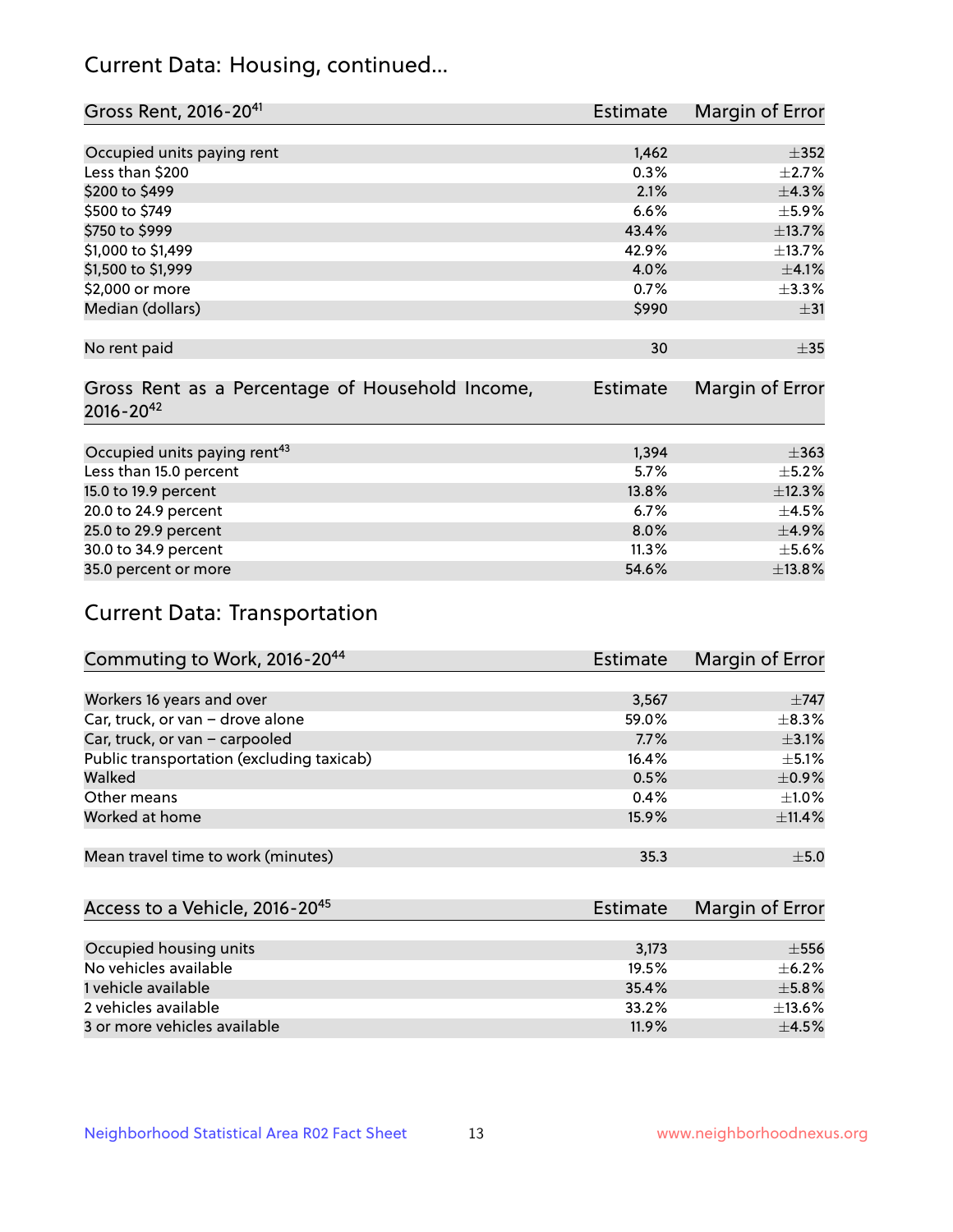# Current Data: Health

| Health Insurance coverage, 2016-2046                    | Estimate | <b>Margin of Error</b> |
|---------------------------------------------------------|----------|------------------------|
|                                                         |          |                        |
| Civilian Noninstitutionalized Population                | 7,927    | $\pm$ 1,453            |
| With health insurance coverage                          | 85.0%    | ±20.8%                 |
| With private health insurance coverage                  | 46.8%    | $\pm$ 4.0%             |
| With public health coverage                             | 47.8%    | $\pm$ 4.6%             |
| No health insurance coverage                            | 15.0%    | ±3.3%                  |
| Civilian Noninstitutionalized Population Under 19 years | 1,873    | $\pm$ 1,873            |
| No health insurance coverage                            | 4.5%     | $\pm 2.7\%$            |
|                                                         |          |                        |
| Civilian Noninstitutionalized Population 19 to 64 years | 5,055    | ±941                   |
| In labor force:                                         | 3,843    | $\pm 861$              |
| Employed:                                               | 3,457    | $\pm 831$              |
| With health insurance coverage                          | 78.8%    | $\pm$ 11.5%            |
| With private health insurance coverage                  | 68.4%    | ±12.0%                 |
| With public coverage                                    | 13.7%    | $\pm$ 6.2%             |
| No health insurance coverage                            | 21.2%    | $\pm$ 5.9%             |
|                                                         |          |                        |
| Unemployed:                                             | 385      | $\pm 831$              |
| With health insurance coverage                          | 51.2%    | ±32.9%                 |
| With private health insurance coverage                  | 8.1%     | $\pm$ 9.2%             |
| With public coverage                                    | 46.4%    | ±34.4%                 |
| No health insurance coverage                            | 48.8%    | ±15.2%                 |
|                                                         |          |                        |
| Not in labor force:                                     | 1,212    | $\pm$ 338              |
| With health insurance coverage                          | 85.6%    | $\pm$ 10.6%            |
| With private health insurance coverage                  | 27.9%    | $\pm$ 7.1%             |
| With public coverage                                    | 72.5%    | ±14.3%                 |
| No health insurance coverage                            | 14.4%    | $\pm$ 9.5%             |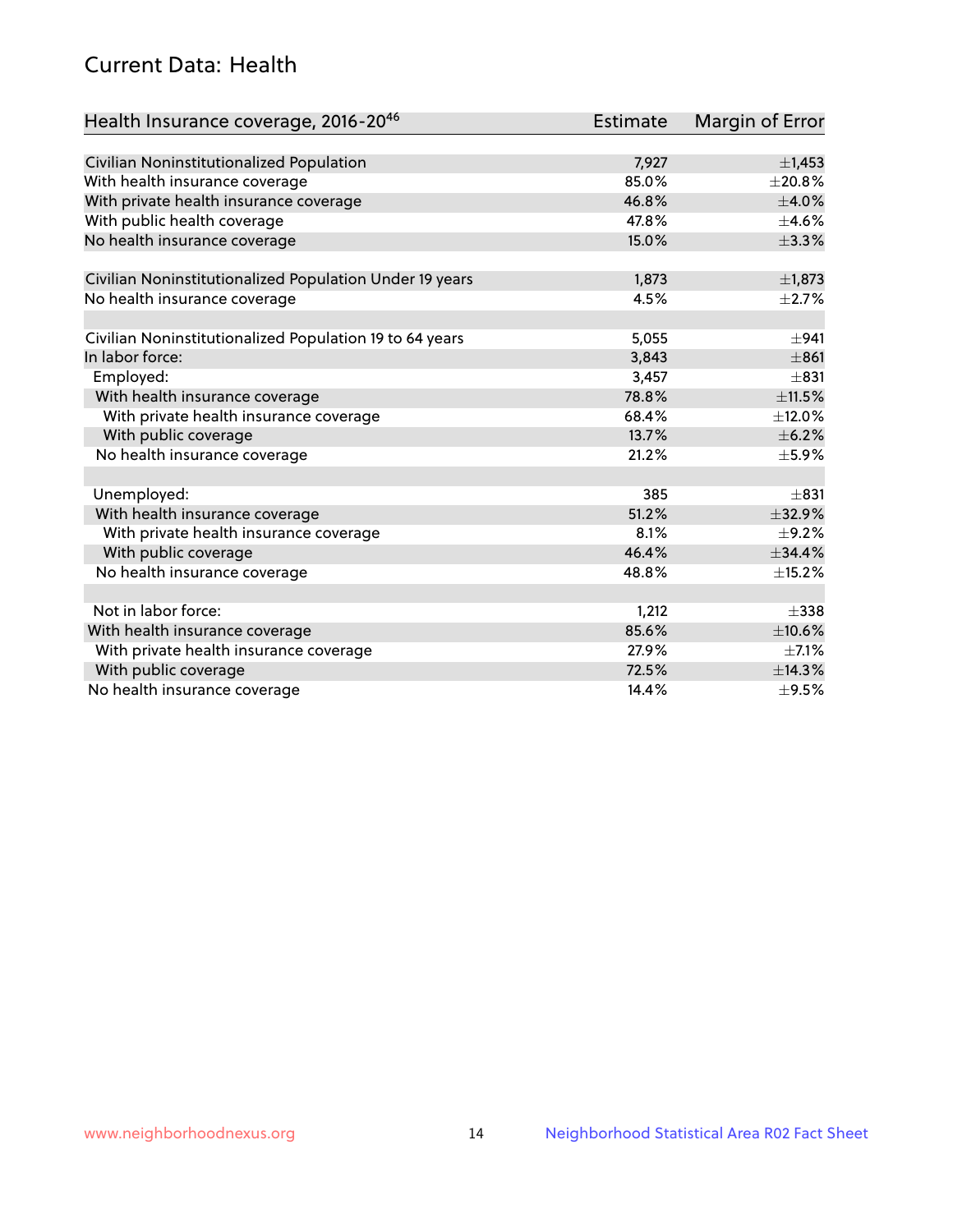#### Notes:

- 1. Source: U.S. Census Bureau, Decennial Census 2000, SF1 tables P8, P12; American Community Survey, tables B01001, B03002
- 2. This category includes Pacific Islanders, Native Americans and Alaska Natives, people who identify as some other race, and those who identify as bi/multi racial.
- 3. Source: U.S. Census Bureau, Decennial Census 2000, SF1 tables P15, P16, P18, P19; American Community Survey, tables B11001, B11005, B11003
- 4. Source: U.S. Census Bureau, Decennial Census 2000, SF3 table P37; American Community Survey, table B15002
- 5. Source: U.S. Census Bureau, Longitudinal Employer-Household Dynamics Residential Area Characteristics, Table JT01 (Primary Jobs); Workplace Area Characteristics, Table JT00 (All Jobs)
- 6. Source: U.S. Census Bureau, Decennial Census 2000, SF3 tables P52, P87; American Community Survey, tables B19001, B17001
- 7. Source: U.S. Census Bureau, Decennial Census 2000, SF1 tables H3, H4; American Community Survey, tables B25002, B25009
- 8. Source: U.S. Census Bureau, Decennial Census 2000, SF3 table H44; American Community Survey, tables B25044
- 9. Source: Atlanta Police Department, COBRA; U.S. Census Bureau, American Community Survey, table B01001
- 10. Source: U.S. Census Bureau, American Community Survey, table B01001
- 11. Source: U.S. Census Bureau, American Community Survey, table B03002
- 12. Source: U.S. Census Bureau, American Community Survey, table B05002
- 13. Source: U.S. Census Bureau, American Community Survey, table B05003
- 14. Source: U.S. Census Bureau, American Community Survey, tables B19001, B19025, B19051, B19061, B19055, B19065, B19059, B19069, B19056, B19066, B19057, B19067, B22001, B19101, B19127
- 15. Source: U.S. Census Bureau, American Community Survey, tables B19201, B19214, B20017, B19313
- 16. Source: U.S. Census Bureau, American Community Survey, table B17010
- 17. Source: U.S. Census Bureau, American Community Survey, tables B17001, B17006, B17021, B17007. Table totals may be lower than the total population, as they are based on the population for whom poverty status is determined.
- 18. Source: U.S. Census Bureau, American Community Survey, B17001H, B17001B, B17001D, B17001I. Table totals may be lower than the total population, as they are based on the population for whom poverty status is determined.
- 19. Source: U.S. Census Bureau, American Community Survey, tables B23001, B23008
- 20. Source: U.S. Census Bureau, American Community Survey, table C24030
- 21. Source: U.S. Census Bureau, American Community Survey, table C24010
- 22. Source: U.S. Census Bureau, American Community Survey, table B24080
- 23. Source: U.S. Census Bureau, Longitudinal Employer-Household Dynamics Origin-Destination Data, Tables JT00 Main and JT00 Aux
- 24. Source: U.S. Census Bureau, Longitudinal Employer-Household Dynamics Origin-Destination Data, Tables JT00 Main and JT00 Aux
- 25. Source: U.S. Census Bureau, Longitudinal Employer-Household Dynamics Origin-Destination Data, Tables JT00 Main and JT00 Aux
- 26. Source: U.S. Census Bureau, Longitudinal Employer-Household Dynamics Origin-Destination Data, Tables JT00 Main and JT00 Aux
- 27. Source: U.S. Census Bureau, American Community Survey, table B14001
- 28. Source: U.S. Census Bureau, American Community Survey, table B15002
- 29. Source: U.S. Census Bureau, American Community Survey, tables B11001, B11003, B11007, B11005, B09019
- 30. Source: U.S. Census Bureau, American Community Survey, tables B25002, B25003, B25004
- 31. Source: U.S. Census Bureau, American Community Survey, table B25024
- 32. Source: U.S. Census Bureau, American Community Survey, table B25034
- 33. Source: U.S. Census Bureau, American Community Survey, tables B25009, B25008, B25003
- 34. Source: U.S. Census Bureau, American Community Survey, table B07003
- 35. Source: U.S. Census Bureau, American Community Survey, table B25075. This value is self-reported and may differ from home values as determined by the County Tax Assessor.
- 36. Source: U.S. Census Bureau, American Community Survey, table B25081
- 37. Source: U.S. Census Bureau, American Community Survey, table B25087
- 38. Source: U.S. Census Bureau, American Community Survey, table B25091
- 39. Excludes units where Selected Monthly Owner Costs as a Percentage of Income cannot be computed.
- 40. Excludes units where Selected Monthly Owner Costs as a Percentage of Income cannot be computed.
- 41. Source: U.S. Census Bureau, American Community Survey, table B25063
- 42. Source: U.S. Census Bureau, American Community Survey, table B25070
- 43. Excludes units where Gross Rent as a Percentage of Income cannot be computed.
- 44. Source: U.S. Census Bureau, American Community Survey, tables B08101, B08013
- 45. Source: U.S. Census Bureau, American Community Survey, table B25044
- 46. Source: U.S. Census Bureau, American Community Survey, tables B18135, B27011

The dagger (†) symbol denotes values that cannot be computed.